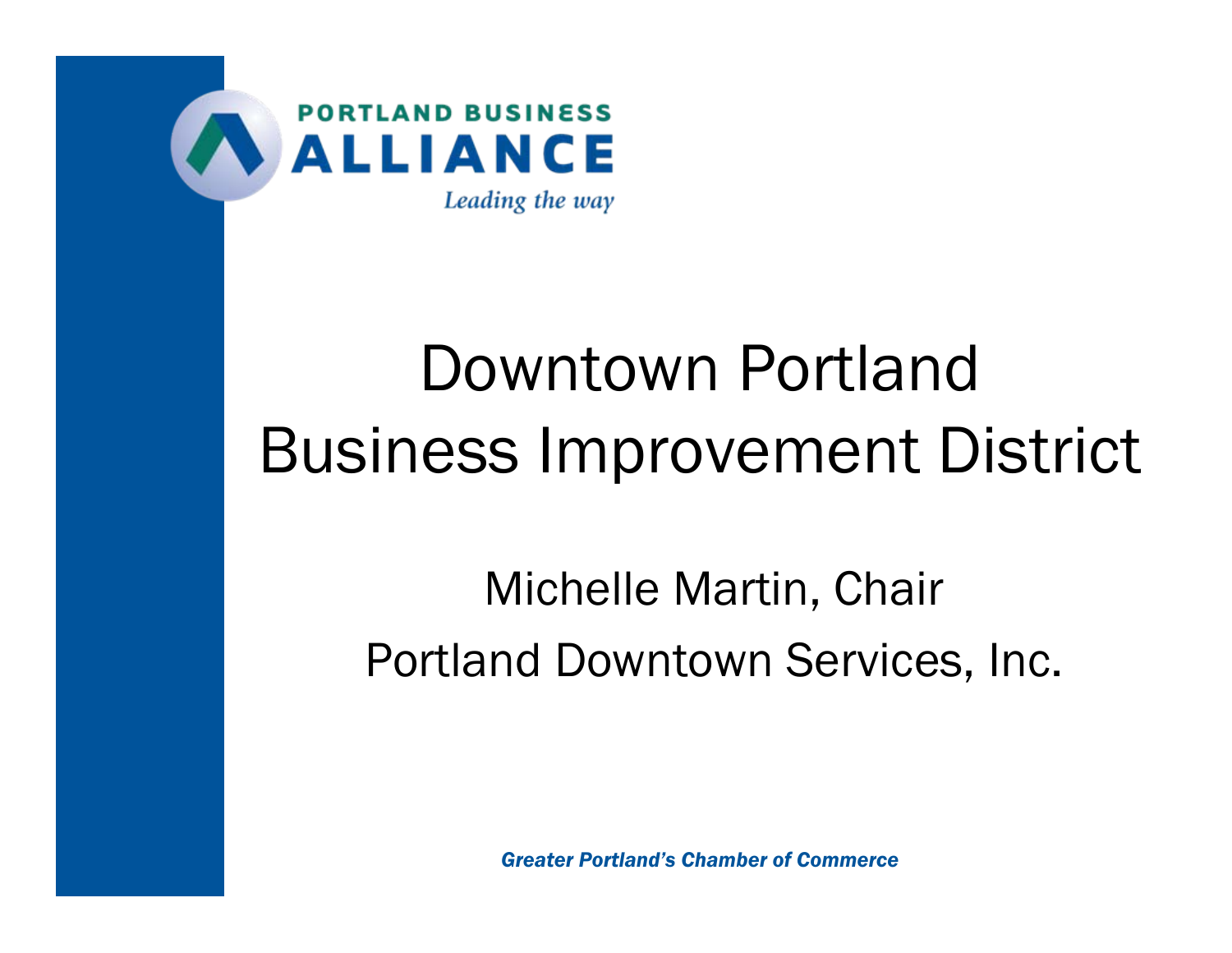

#### Leading the way Portland's Downtown BID

- •Formed in 1988
- •213 blocks in the downtown
- •FY 10 budget \$3.8 million

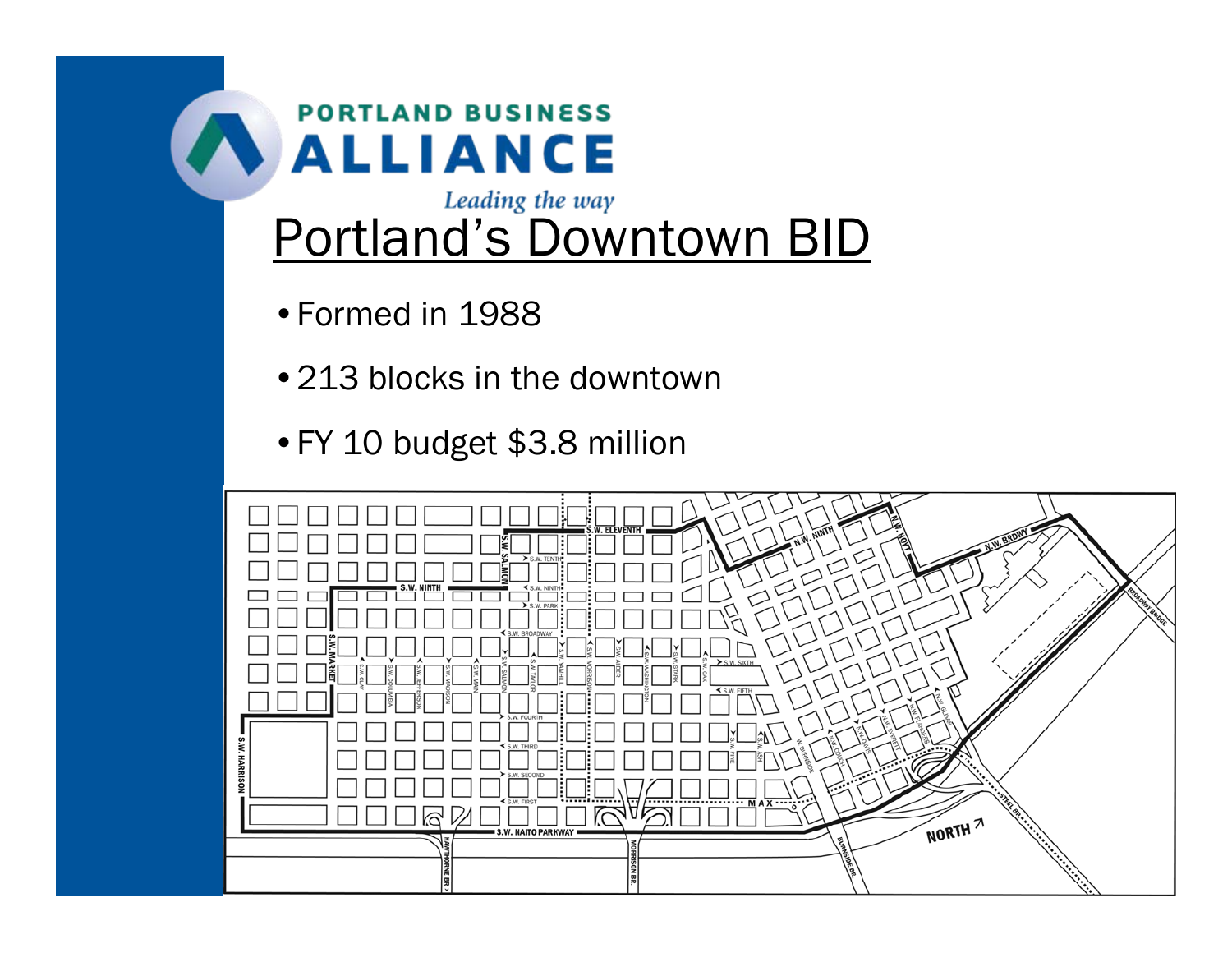

Leading the way

## BID Program & Services

- Safety and Security
- Maintenance
- Sidewalk Ambassadors
- Community Court Program
- Research and Marketing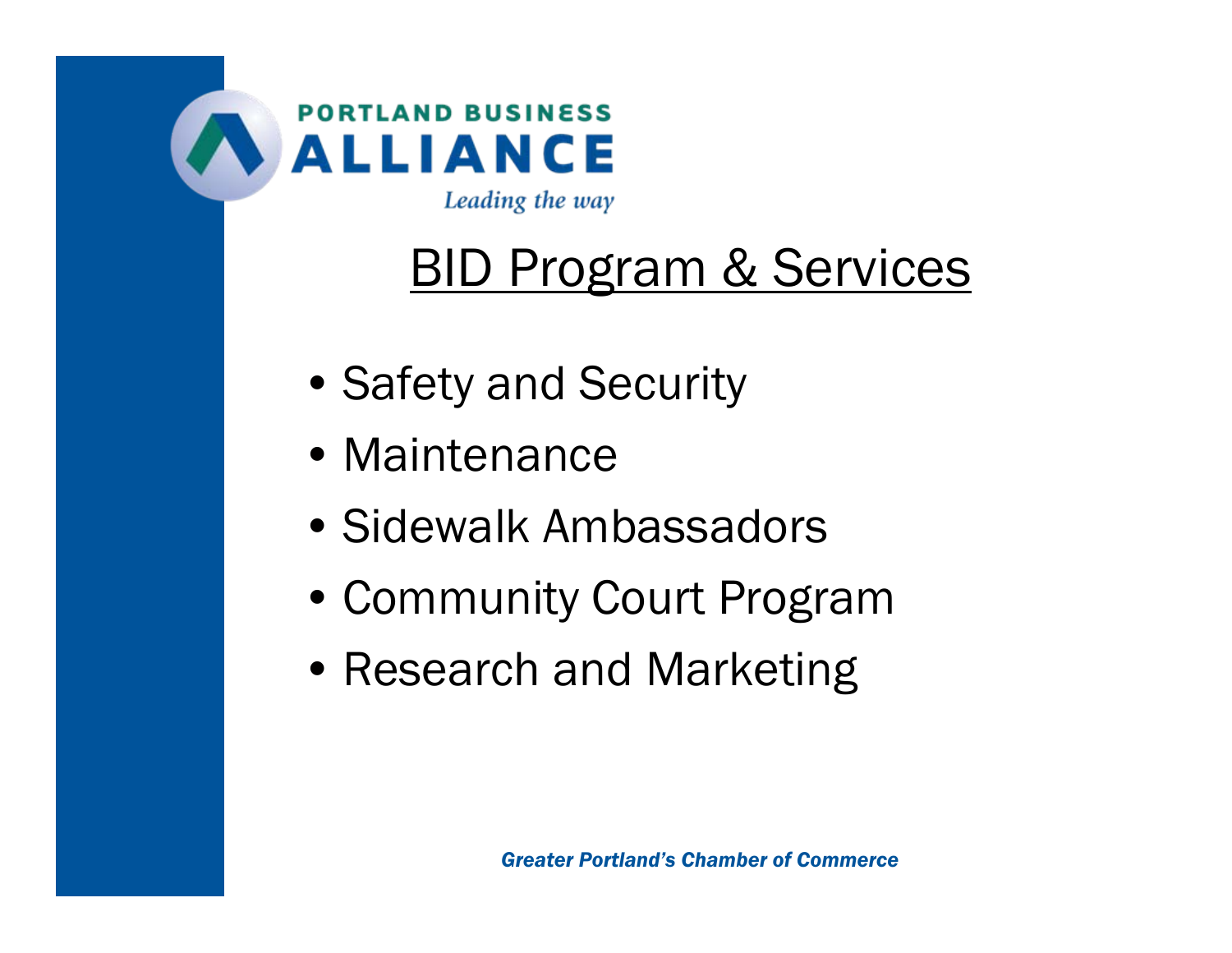

## 08-09 Accomplishments

#### Clean and Safe Security:

- Crime down 6% in BID
- •Car prowls down 21%
- •Vandalism down 15%
- •Crime down over 35% in BID since FY 2005
- •Funds beds for chronic offenders program
- •Funds to SAFE for Transition Projects, Inc and Julia West House

•98% of latest Business Census and Survey respondents rate downtown safe or very safe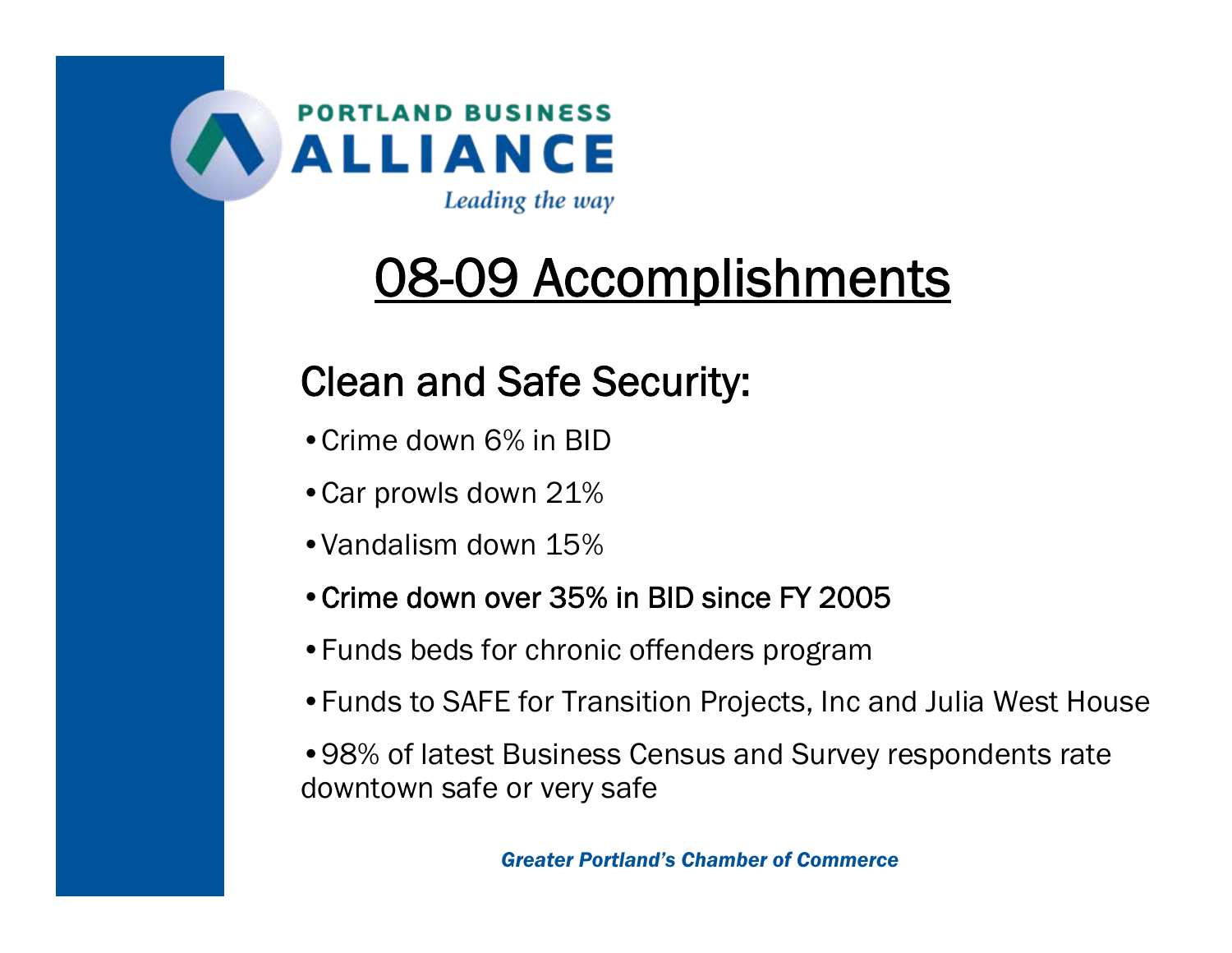

#### Clean and Safe Security, cont.:

•Employs 16 armed security personnel, mostly retired Portland Police Bureau officers with over 280,000 citizen interactions last year

•Funds city to provide 3 police bike officers

•Due to successful partnership, Central Precinct assigns 3 additional bike officers and 4 mounted patrol officers to work with Clean and Safe Program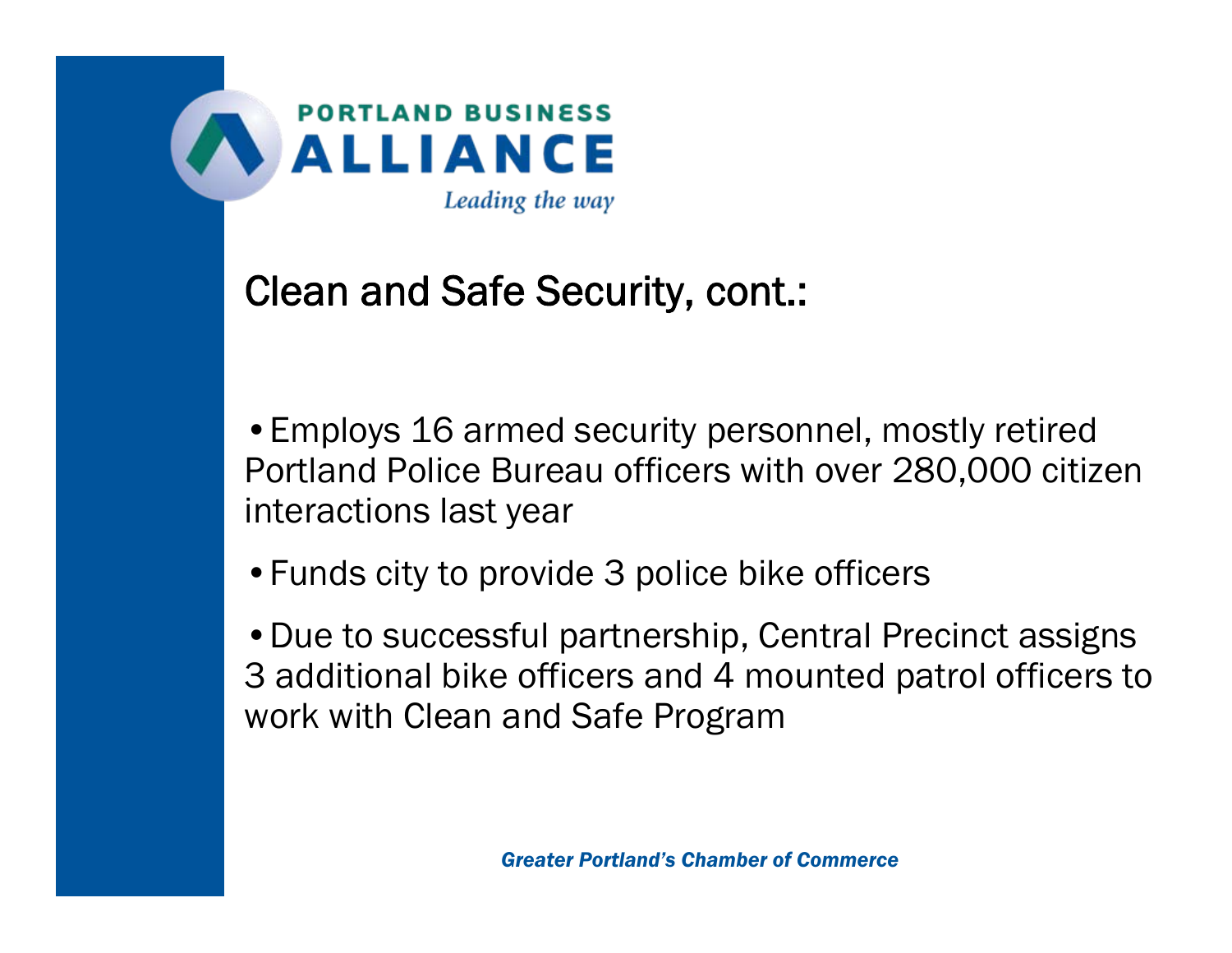

#### Clean and Safe Maintenance:

•25,091 graffiti tags, 1,292 needles and 17,558 bags of garbage removed (1,543 pounds per day)

•985 shopping carts returned, 10,000 piles of glass swept up and 6,152 calls for service answered

•14 formerly homeless people employed full-time and over 70 for the year

•78% of latest Business Census and Survey respondents rated BID clean or very clean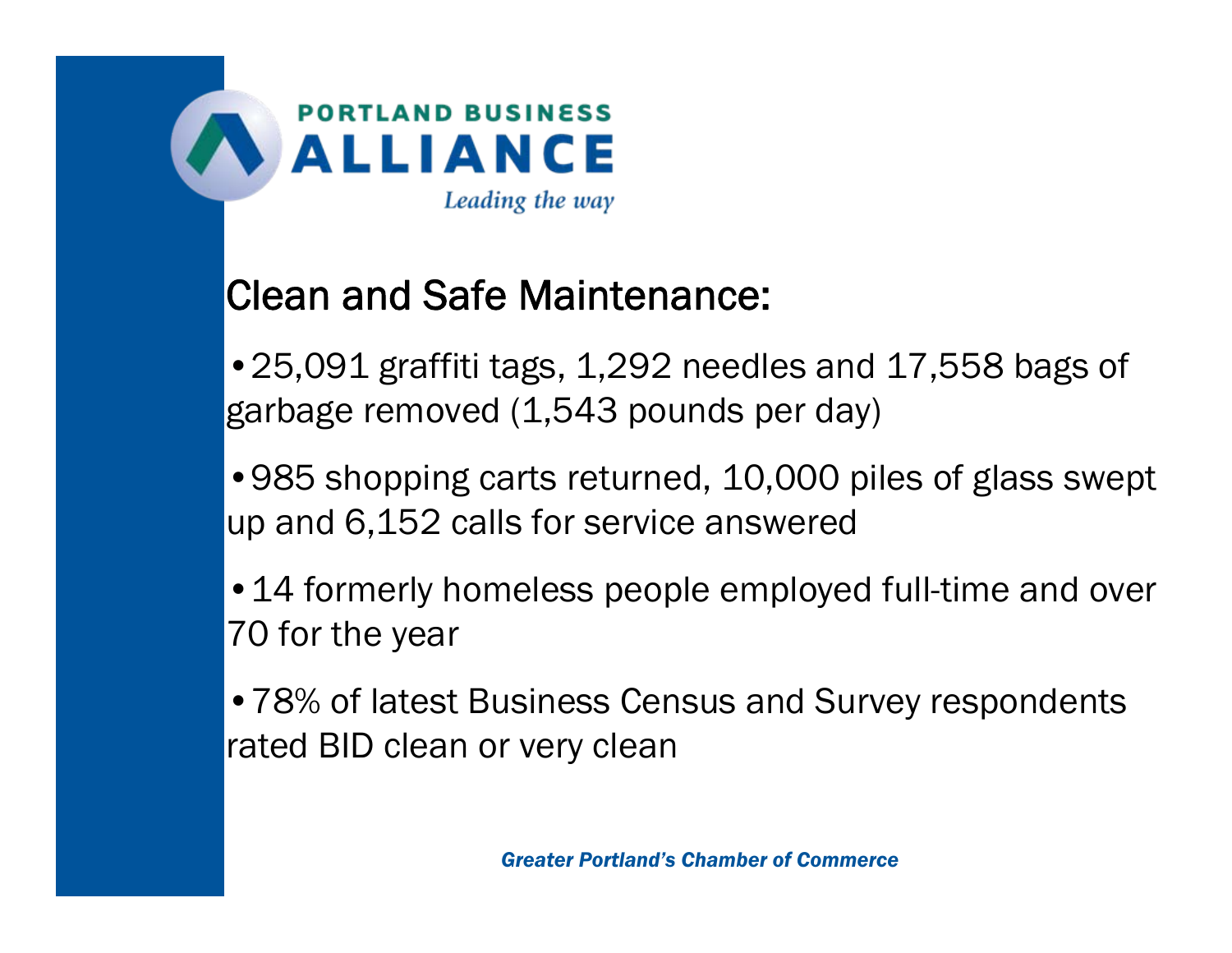

#### Sidewalk Ambassadors:

•Provided wayfinding and other information to thousands of visitors and residents

•Thousands of Street Roots Resource Guides handed out

•Act as front line "eyes and ears" of Clean and Safe by observing and reporting criminal activity and livability issues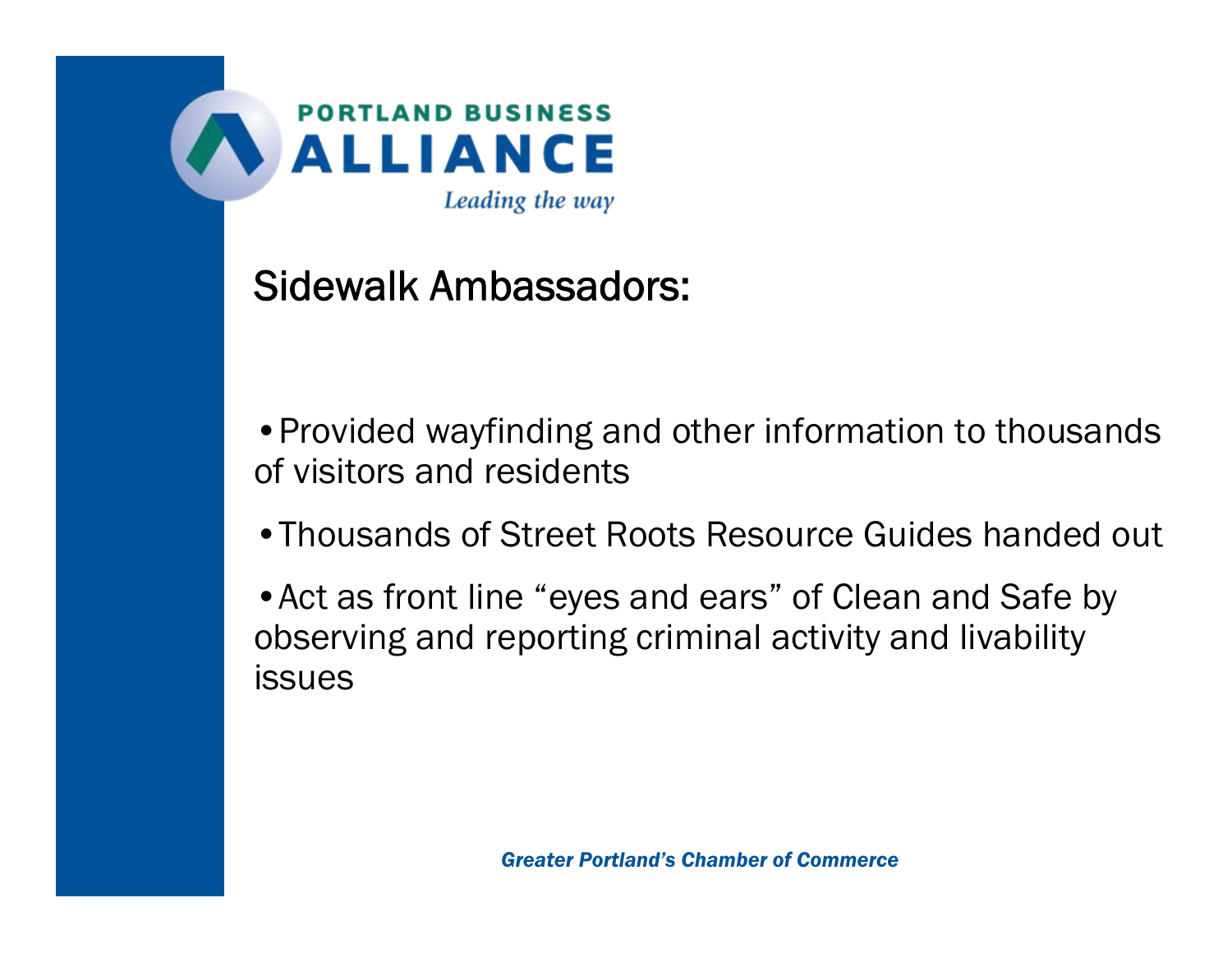

#### Community Justice Program:

•Partnership with Circuit Court, District Attorney and Public Defenders Office's on West Side Community Court Program

- •Restorative Justice: Defendant performs community service in the community where he/she offended
- •9,498 defendants through the program to-date (1,483 this year)
- •70% completion rate, drug and alcohol treatment success at 60%
- •Over \$604,960 in work crew labor to-date at minimum wage figure (\$79,591 this year)
- •423 defendants completed Theft Accountability Class taught by downtown retailers this year, with recidivism at only 6.2%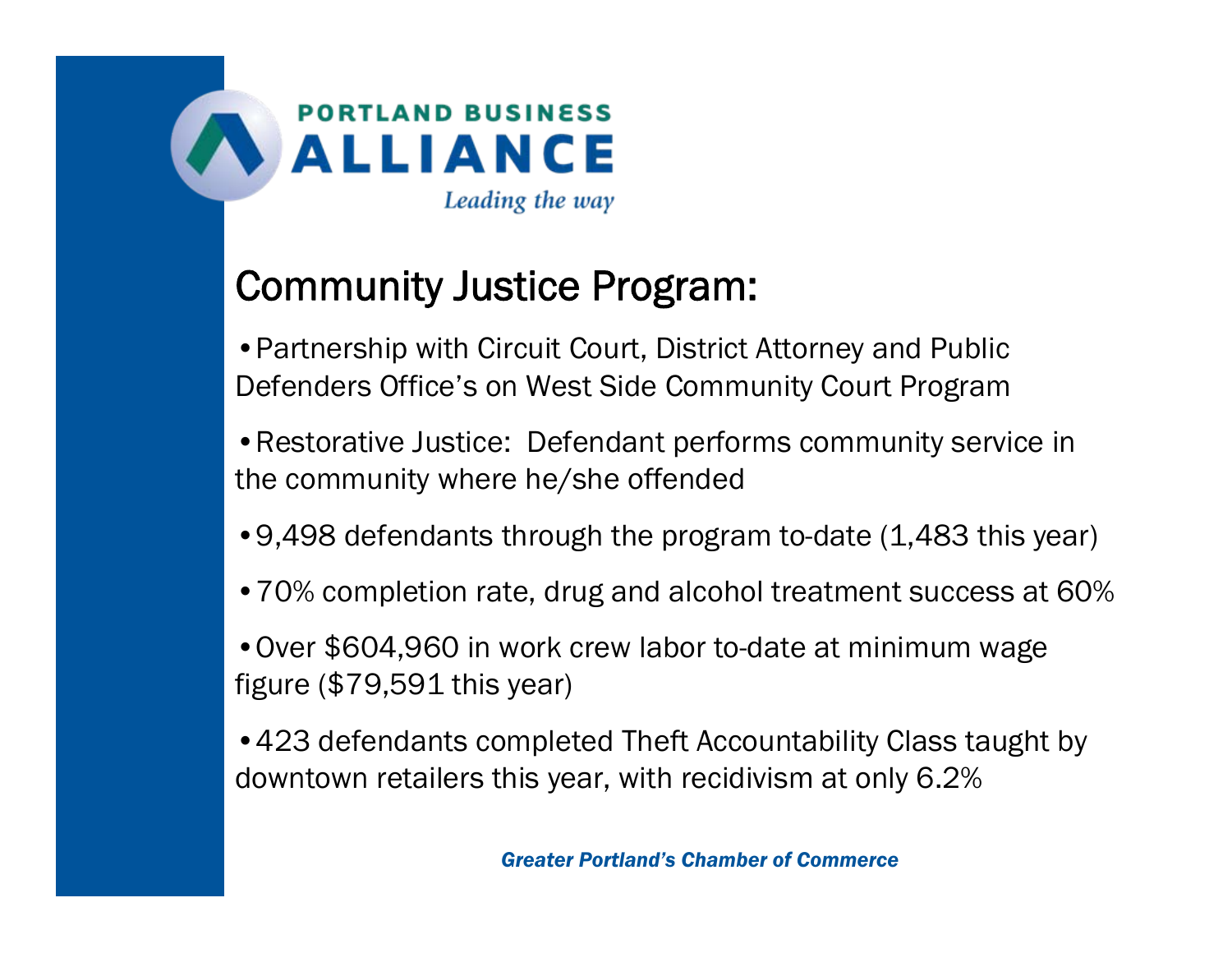

#### Condo Inclusion Revenue

- Range of payments annually\*: \$10 - \$380 (per unit)
- Average payments: \$150 (per unit/year)
- Total amount generated by condos: \$154,000

\*Assumes no pro-rating by Homeowners Association